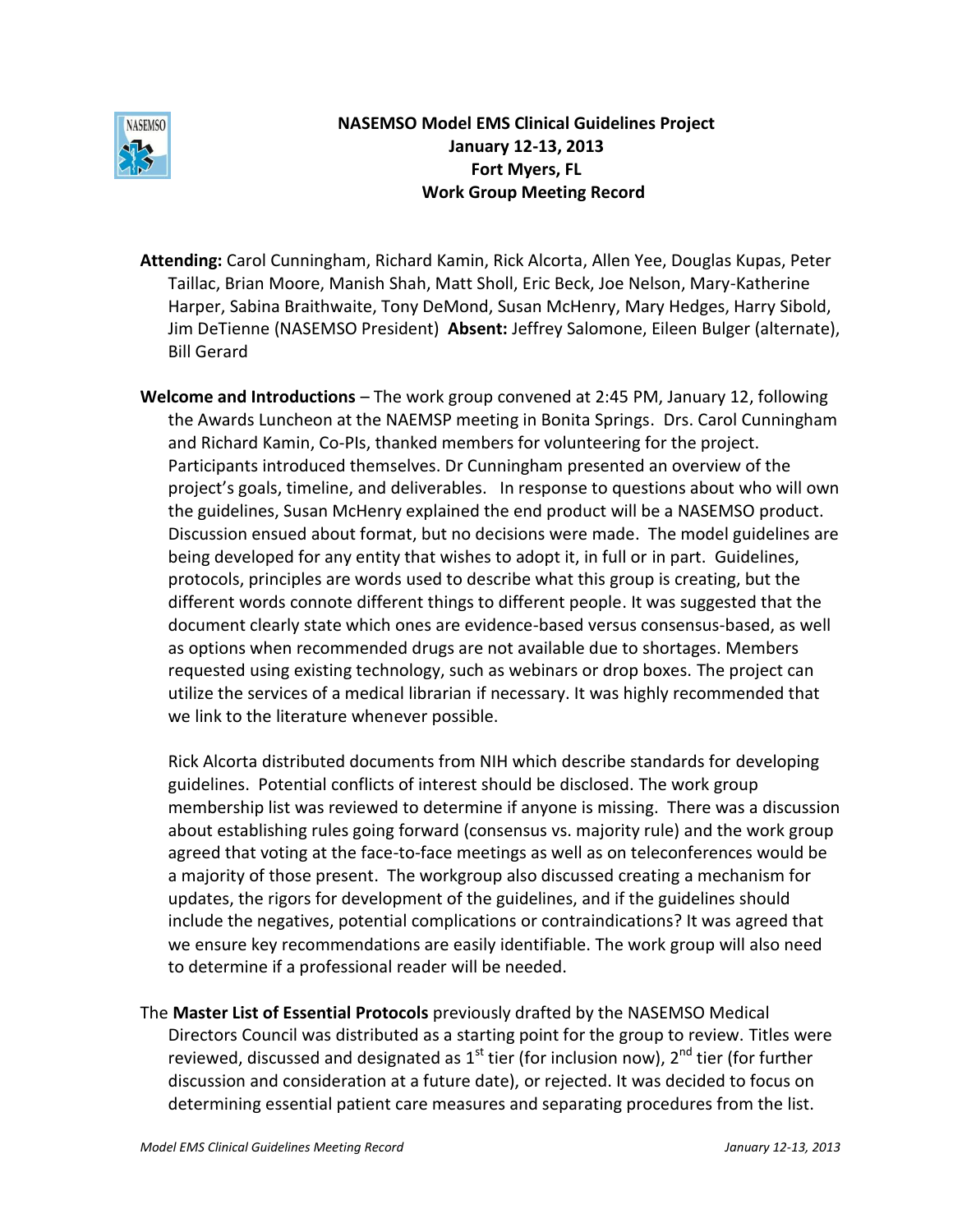(This effort consumed the remainder of the work group meeting on the first day.) The resulting product is listed in a separate document, " Suggested Guideline Titles." The group recessed at 7:00 PM.

#### Sunday, January 13

The Work Group reconvened Sunday, January 13, at 8:00 am.

- **Establishing Meeting Schedule** The group selected the 2<sup>nd</sup> Monday, 1:30 3:00 PM EST for monthly teleconference meeting time. Members requested meetings be held via GotoMeeting® or GotoWebinar®.
- **Face to Face Meeting –** The group selected <u>July 30-31</u> as the last week of July was the 1<sup>st</sup> choice (with alternate dates of July 31-Aug 1). The second choice would be August 12- 14. It was decided to select a midwestern location with easy airport access. The first choice location was Minneapolis, and the 2<sup>nd</sup> choice was Denver. (Carol suggested the Grand Hotel, a Kimpton Hotel.)
- Dr. Cunningham revised the protocol/guideline list and emailed to members. The revised list was projected and reviewed.
- **Pediatric Guidelines / Issues** The AAP defines a pediatric patient as anyone up to age 21. Other options include the practical approach, e.g., as long as the individual fits the Broselow® tape. If the patient's length exceeds that of the Broselow® tape, they are treated as an adult. A discussion ensued about whether or not to combine the pediatric with the adult protocol? After an extended discussion, the consensus was to specify pediatric-specific care when necessary, and to, otherwise, keep the guidelines document unified and non-age-specific.
- **Drug Dosages** The group discussed if the guidelines should specify drug dosages, limit it to drug titles, or simply drug class? It was agreed that the document would lose significant value without including drug dosages and that, when indicated, the 1<sup>st</sup>, 2<sup>nd</sup>, 3<sup>rd</sup> drug options should be stated in consideration of the drug shortages. This should be a document that the field providers want to use.
- **Format** Discussion ensued about format desired and whether it should be electronic . The group decided to create a basic document, as there will be more opportunities for agencies to customize and adopt. Once the product is recognized, software developers will likely create an electronic application. The North Carolina, New Hampshire, Virginia, Nova Scotia and British Columbia protocols were briefly reviewed for comparison of format. (Andy Travers is the contact person for the Nova Scotia protocols, per Susan McHenry.) Dr. Sholl felt New Hampshire did a nice job in paring down the verbiage; however, they are written in Visio® which is somewhat expensive. Dr. Nelson commented that he found Visio® to be an unstable platform. The goal is to contract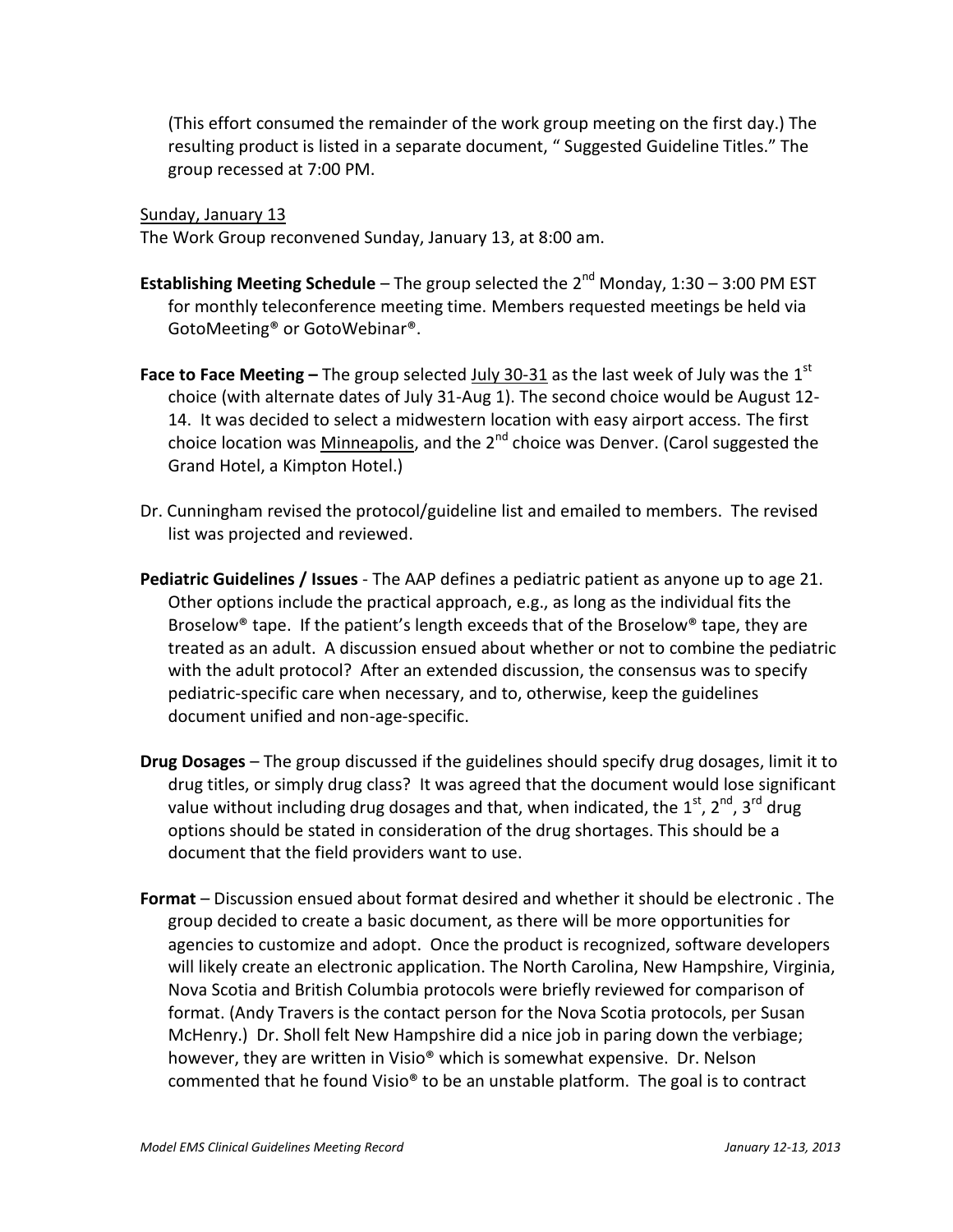with someone to convert the document into the desired format once the guidelines are created.

**Essential Components of Guidelines** – We reviewed the draft circulated to members. The draft will be labeled as Version 1, and each time we revise it, it will be identified by date. There was a discussion regarding if and how we might incorporate the National Scope of Practice EMS provider levels into the document, and whether or not this would make the document and the process of creating it unwieldy. Ultimately, the workgroup decided that the model should be geared to what is best for the patient. If the document is written to four different EMS providers for each guideline, the process will be overly burdensome. If the document is written with the emphasis on the path of best care for the patient, the user can define how far the different levels can go according to their legislated EMS scope of practice and the parameters determined by medical direction. The group decision was not to write it by provider levels; rather, write the guideline from most basic to most advanced. Those who use it will determine who can perform what skills. Documentation and key points were discussed. The work group wants to ensure that outcome measures are included and promoted rather than process measures when possible. It should also coordinate with the National EMS Information System (NEMSIS), version 3. There was a discussion regarding the method and access to cite literature and if hyperlinks should be included. If citing evidence, the work group wishes to be transparent about the quality of the evidence. The group was reminded the end product is consensus-based, not evidence-based. Everyone was encouraged to keep a list of articles and the group will decide whether to include them or the associated electronic link in the document at a later date. All agreed that any applicable safety warnings or patient safety considerations should be included.

The Essential Components draft was revised to include the following:

- Title
- Patient care goals
- Patient presentation -Inclusion criteria -Exclusion criteria
- Patient management -Assessment -Treatments and interventions -Patient safety considerations
- Notes/educational pearls -Key considerations -Pertinent assessment findings
- Quality Improvement -Key documentation elements -Performance measures (process, structure, and outcomes)
- References
- Version/revision dates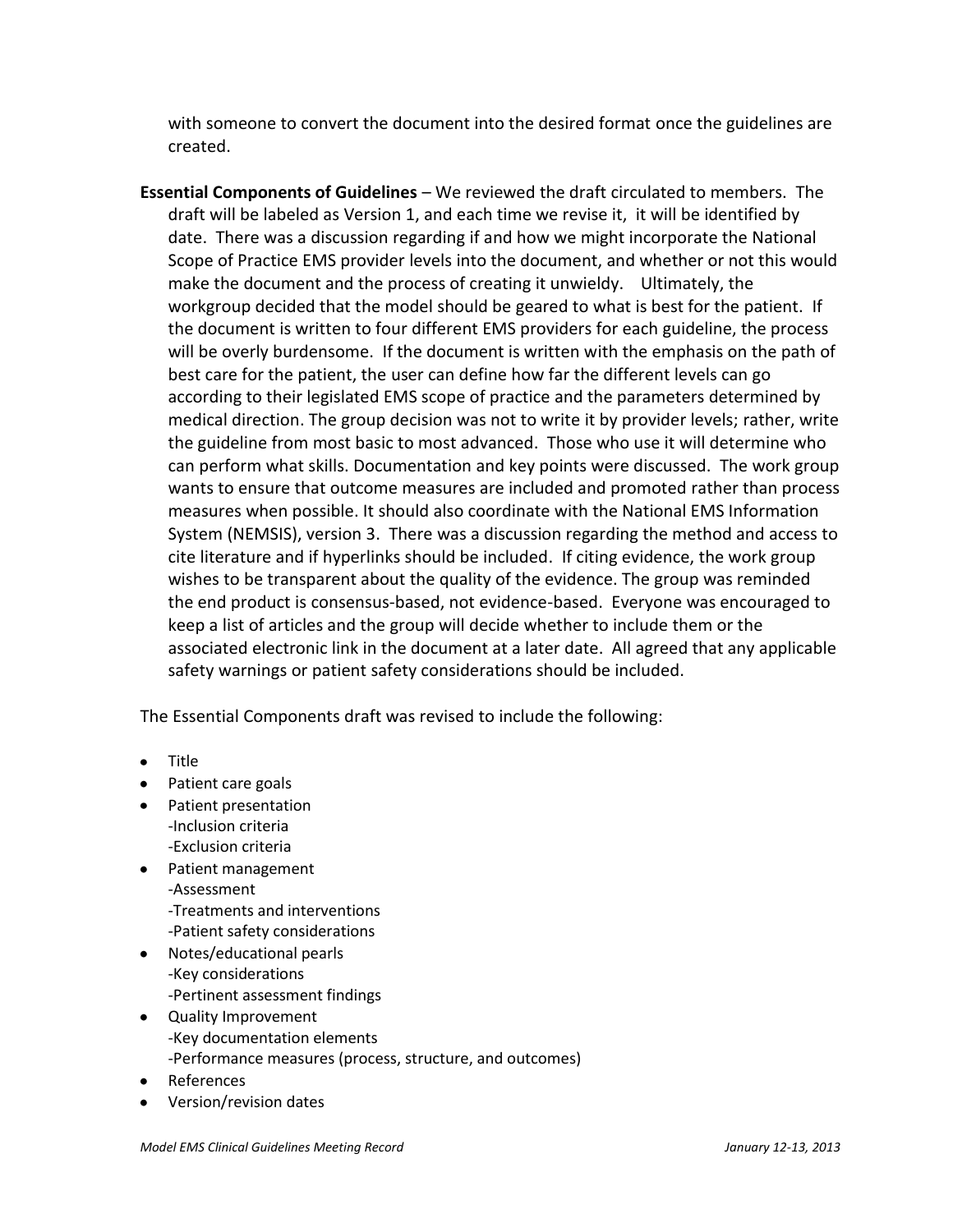- **Other Resources or Specialties Needed** A medical librarian would be helpful especially for secondary resources. The medical librarian used for the EBG project was recommended to us. Sabina recommended the Human Factors Engineering Department at Wichita State for assisting with formatting and graphics. Sabina thought they may be interested in doing this as a project at no cost.
- **Sharing the documents** Drop Box® was recommended. (Google Docs is more limited.) Mary will host the Drop Box®. One folder per guideline was recommended.
- **Web-conferencing** Use GoToMeeting®. It should be recorded if possible.
- **Quorum** A quorum is those present on the teleconference or at the face-to-face meeting.
- **Consensus Defined**  If those who vote against the issue are willing to accept the majority of the members' decision, a consensus has been reached.
- **Topic Categories** Guideline titles were divided into categories for the purpose of creating sub- groups.

## **Cardiac – Eric Beck, Mary Katherine Harper, Joe Nelson, Matt Sholl**

Bradycardia (adult/pediatric) Cardiac chest pain/ACS/STEMI **Stroke** Syncope Tachycardia with a pulse (narrow/wide complex) (adult and pediatric)

### **General Medical/Other - Carol Cunningham, Tony DeMond, Doug Kupas, Manish Shah,**

#### **Allen Yee**

Agitated/psych/behavioral with physical/chemical restraints Allergic reaction/anaphylaxis Altered mental status Diabetic emergencies (adult and pediatric) Pain management (non-traumatic) Refusal of Treatment/Transport Seizure (adult) **Shock** 

#### **GI/GU/Gyn – Eric Beck, Rich Kamin, Doug Kupas**

**Childbirth** Nausea and vomiting OB/GYN emergencies

#### **Pediatric-specific – Brian Moore, Manish Shah**

Airway management/confirmation/obstruction/failed – pediatric Apparent Life-Threatening Events (ALTE) Neonatal care/resuscitation Respiratory distress (pediatric specific, i.e. croup, bronchiolitis)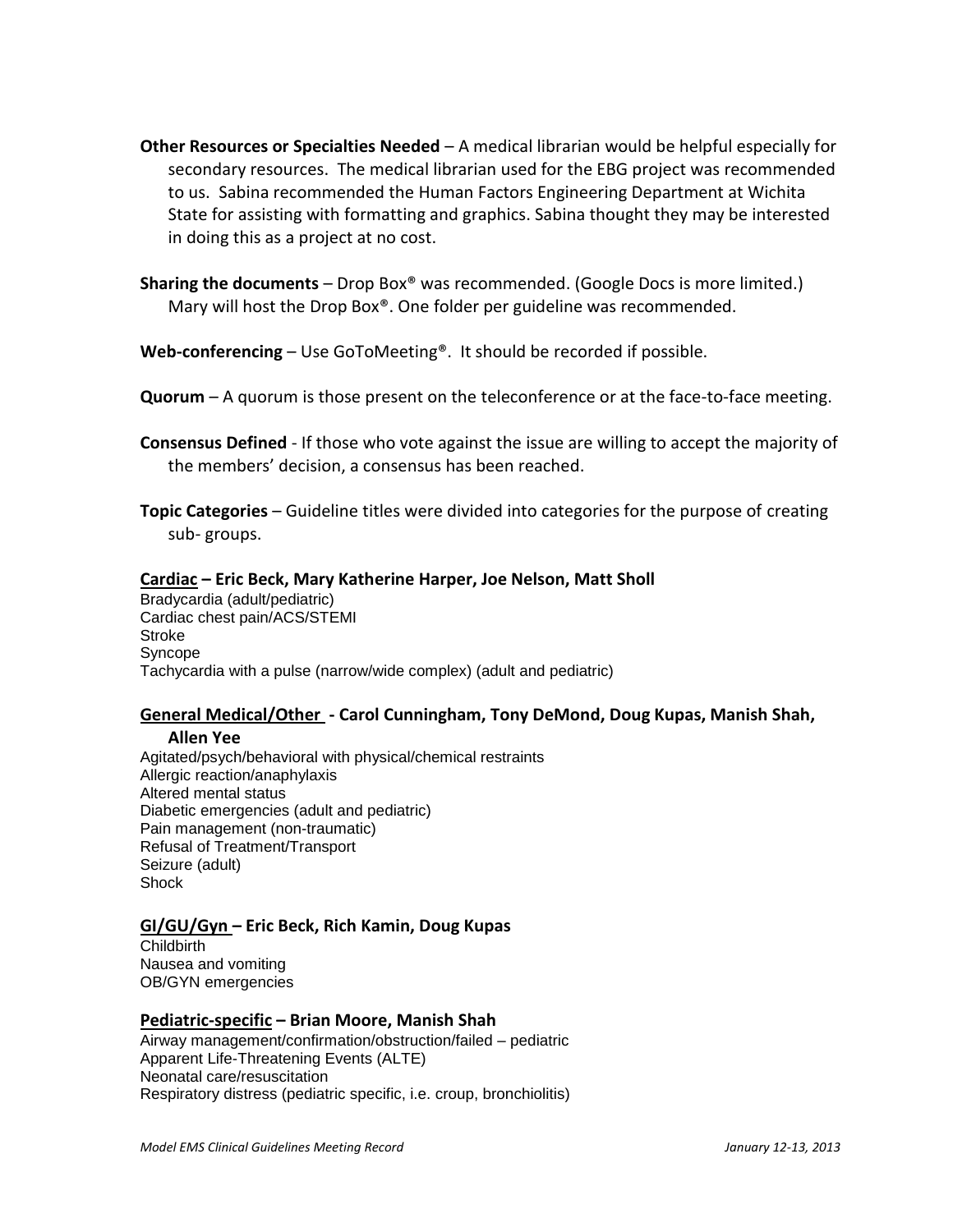Sudden Infant Death Syndrome (SIDS)

#### **Respiratory – Eric Beck, Bill Gerard, Mary-Katherine Harper, Joe Nelson, Allen Yee**

Airway management/confirmation/obstruction/failed – adult Respiratory distress

#### **Resuscitation – Eric Beck, Rich Kamin, Matt Sholl, Allen Yee**

Cardiac Arrest (asystole/PEA/VF/VT) - adult and pediatric Determination of death Discontinuation of resuscitation EMS DNR Post-resuscitation care

#### **Toxins/Environmental – Rick Alcorta, Carol Cunningham, Tony DeMond, Matt Sholl, Harry Sibold**

Environmental Oral toxins/overdose/poisoning/medication reactions Toxic exposures

#### **Trauma - Sabina Braithwaite, Eileen Bulger, Tony DeMond, Jeff Salomone, Peter Taillac**

Blast/Overpressurization Burns External hemorrhage control Care of the suspected spine injury Tooth avulsion

#### **Universal/General Care - Carol Cunningham, Bill Gerard**

Universal/General Care Functional Needs

**Format of Initial Guideline** – Mary will create a basic Word template using the essential components which everyone will follow for the initial writing. It was suggested that authors keep the references in a separate log for now.

#### **Between now and the February 11 Meeting**

- Each sub-group will meet.
- Mary will create template.
- Mary will set up Drop Box<sup>®</sup> and invite workgroup members.
- Mary will obtain GotoMeeting<sup>®</sup> account and keep master schedule of subcommittees.
- Mary will investigate contracting with a medical librarian.

#### **Obtaining Feedback from EMS Community / How to Review & Incorporate** –

NASEMSO has a master list of EMS stakeholder organizations which will be used when distributing information and inviting comments on the project deliverables. The group will review comments received by the EMS community on the project. It was suggested a separate email account be created to accept comments. Discussion ensued about the